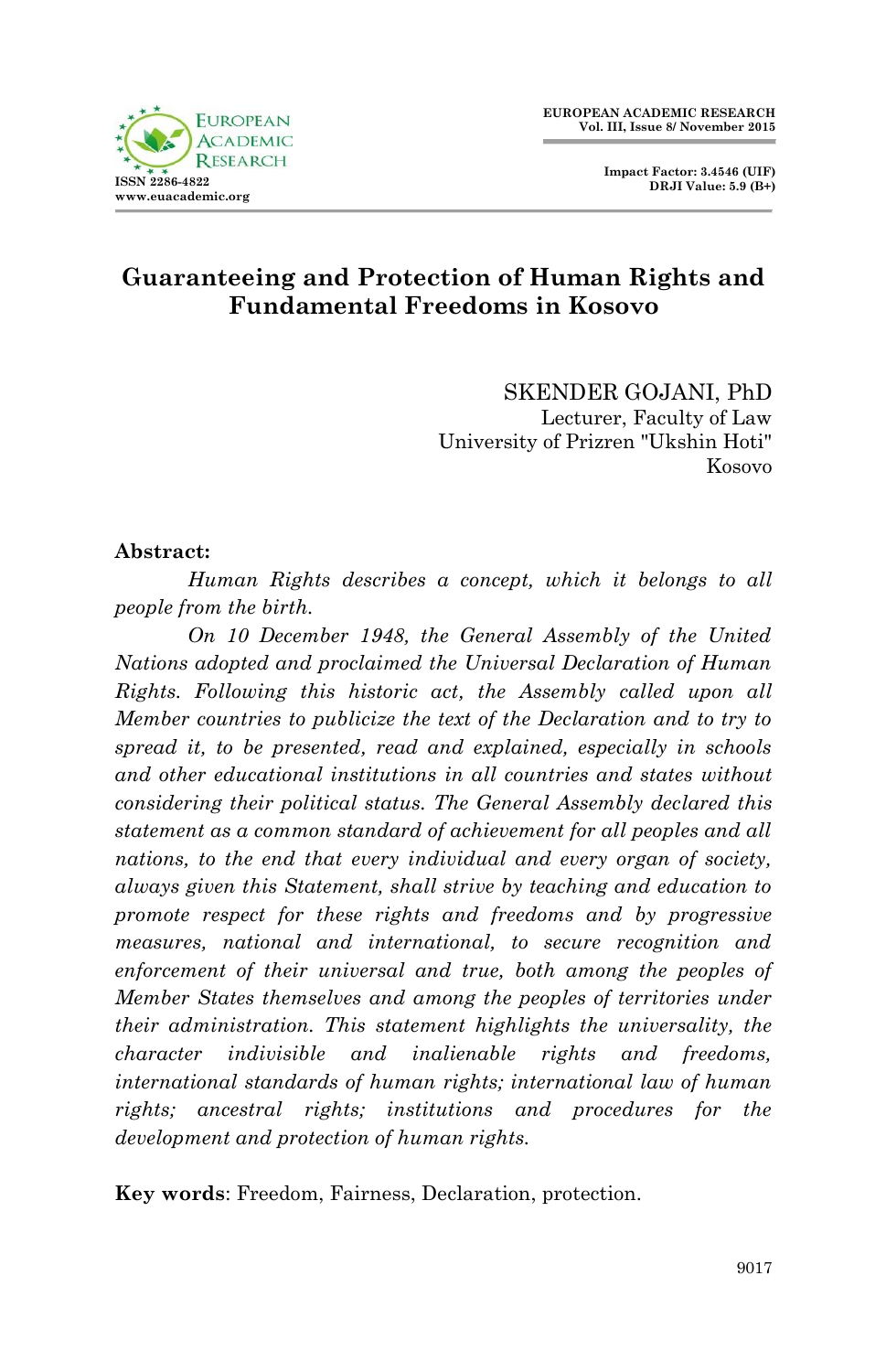#### **Introduction**

In the Republic of Kosovo, the fundamental rights and freedoms are protected by the Constitution.

General Principles of the Constitution of the Republic of Kosovo:

> 1. The fundamental rights and freedoms are indivisible, inalienable and inviolable and are the basis of the legal order of the Republic of Kosovo.

> 2. The Republic of Kosovo protects and guarantees human rights and fundamental freedoms provided in this Constitution.

> 3. Everyone has to respect the human rights and fundamental freedoms of others.

> 4. The rights and fundamental freedoms described in the Constitution are also valid for legal persons, to the extent applicable.

## **Direct application of International Agreements and Instruments.**

The rights and freedoms guaranteed by international agreements and instruments in addition, are guaranteed by the Constitution, directly applicable in the republic of Kosovo and have priority in case of conflict, over the provisions of other laws and public institutions:

(1) Universal Declaration of Human Rights;

(2) European Convention for the Protection of Human Rights and Fundamental Freedoms and its Protocols;

(3) International Convention on Civil and Political Rights and its Protocols;

(4) Framework Convention of the Council of Europe for the Protection of National Minorities;

(5) Convention on the Elimination of all forms of Racial Discrimination;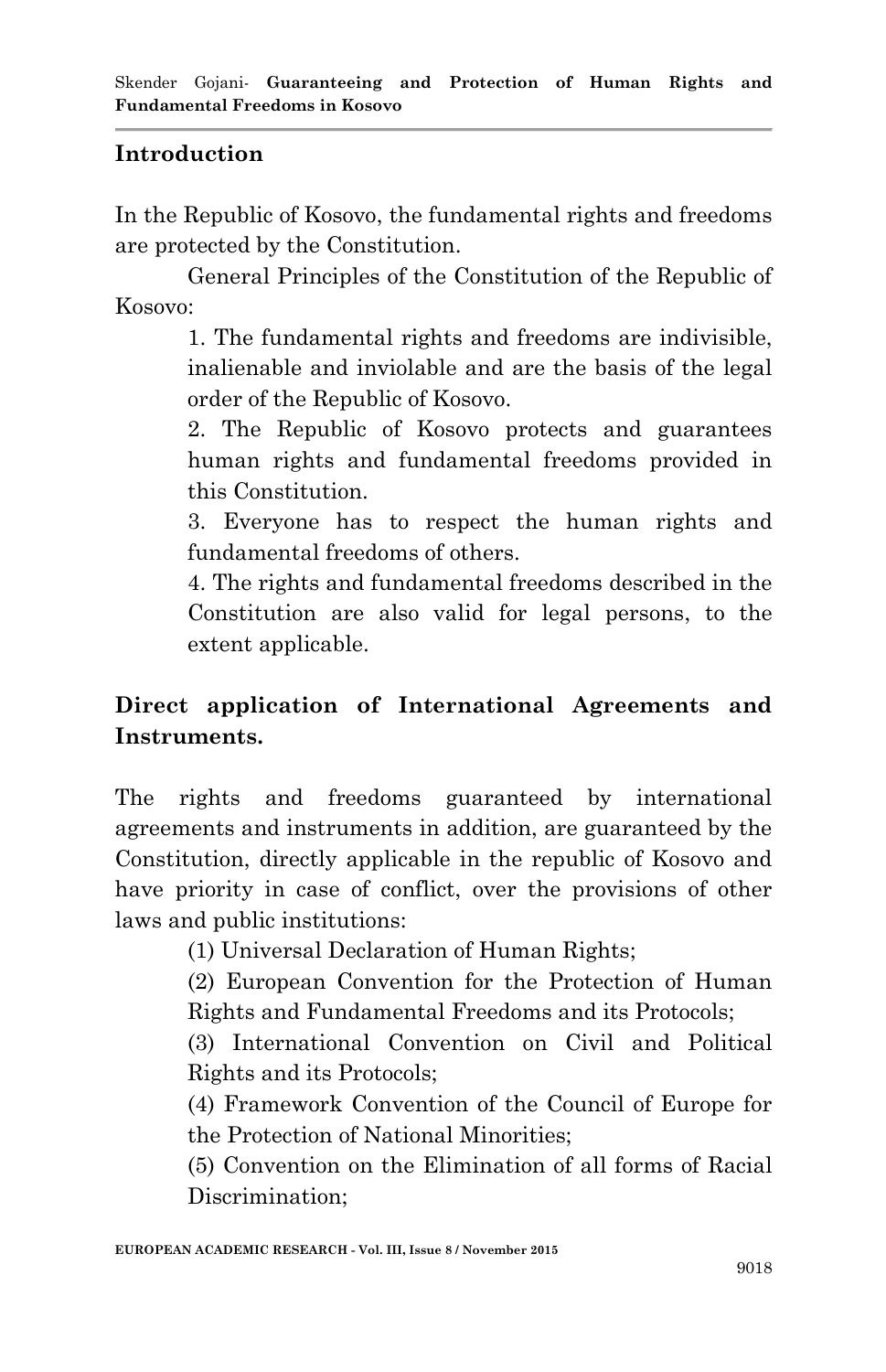(6) Convention on the Elimination of all forms of Discrimination against Women;

(7) Convention on the Rights of the Children;

(8) Convention against Torture and other Cruel, Inhuman and Degrading.

#### **Ombudsperson in Kosovo**

**The Ombudsperson Institution in Kosovo (OIK)** is an independent organization, which has a mandate to examine issues relating to alleged violations of human rights or abuse of authority by public institutions in Kosovo. The Institution conducts investigations, issues reports and provides legal services and public advocacy.

The institution is mandated to monitor the policies and laws adopted by local authorities to ensure that they respect the standards of human rights and good governance. Although it monitors compliance of the judiciary with the standards of human rights, the Institution of Ombudsperson is not a substitute for courts and cannot directly investigate crimes, change court decisions, or issue binding decisions.

In cases where the institution considers that a practice or general situation affects not just one person or a group of them, but the public as a whole, and at the same time not in accordance with international standards for human rights, it issues a Special Report

#### **How the Ombudsperson helps?**

If investigators of the institution finds that there are violations of human rights, institution representatives can seek solutions through various channels. The Ombudsperson Institution can mediate between complainants and local authorities, recommend actions to local authorities, issue public reports, or raise its concerns through the media.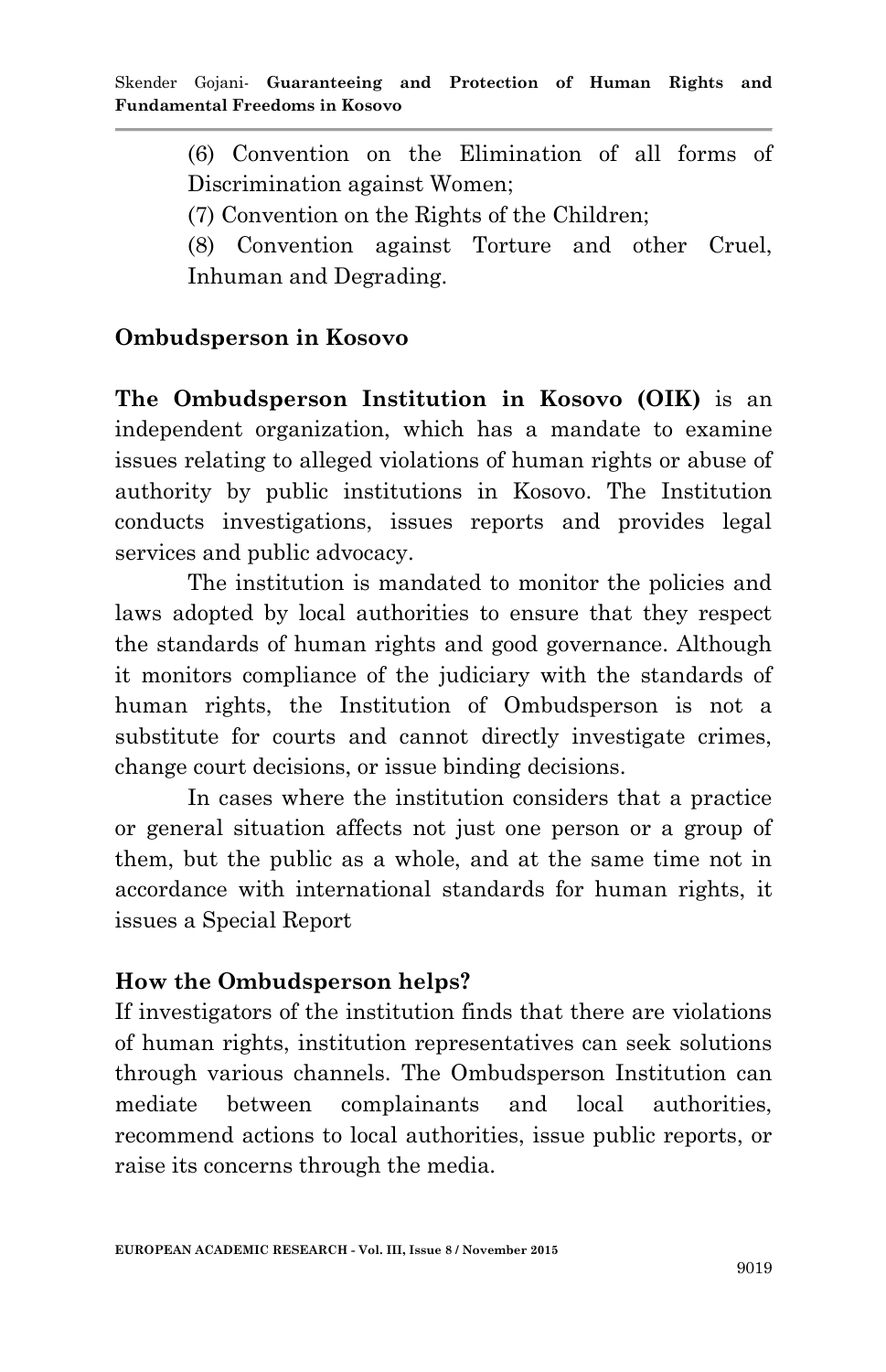In cases dealing with complaints of Kosovans against any public authorities outside Kosovo, the Ombudsperson Institution may offer its services offering advice or other support. It may also refer cases to the competent Ombudsman or any other institution of the nature in the respective state in question. The Ombudsperson Institution does not deal with disputes between private individuals.

The Ombudsperson Institution receives and investigates complaints from anyone in Kosovo who believes that his/her rights have been violated by a local public authority in Kosovo All the services are free.

#### **Legal Basis**

The Ombudsperson Institution in Kosovo (OIK) was established in 2000 by UNMIK Regulation no. 2000/38, which provided the institution with a mandate to investigate complaints against UNMIK and local public administration**.**

## **Protection of freedoms**

Protection of freedoms and human rights are the main pillar in the normal functioning of democratic states because from the respect for the rights and freedoms development directly depends on the political, economic and legal democratic state. This is proved by euro states - Western (Scandinavian) where respect for the freedoms and human rights has reached the zenith and are most powerful economic, social and democratic.

Protection of freedom and human rights has come as a result of the influence of many different factors but the most important is the infliction of violence or unjust wars that have occurred throughout human history periods.

As a general were vulnerable category of elders, women and children as the natural aspect these are subordinated to another class who have the potential to cause catastrophic wars human dimensions. In those cases when greatly are violated the rights and freedoms we have initiatives to protect them and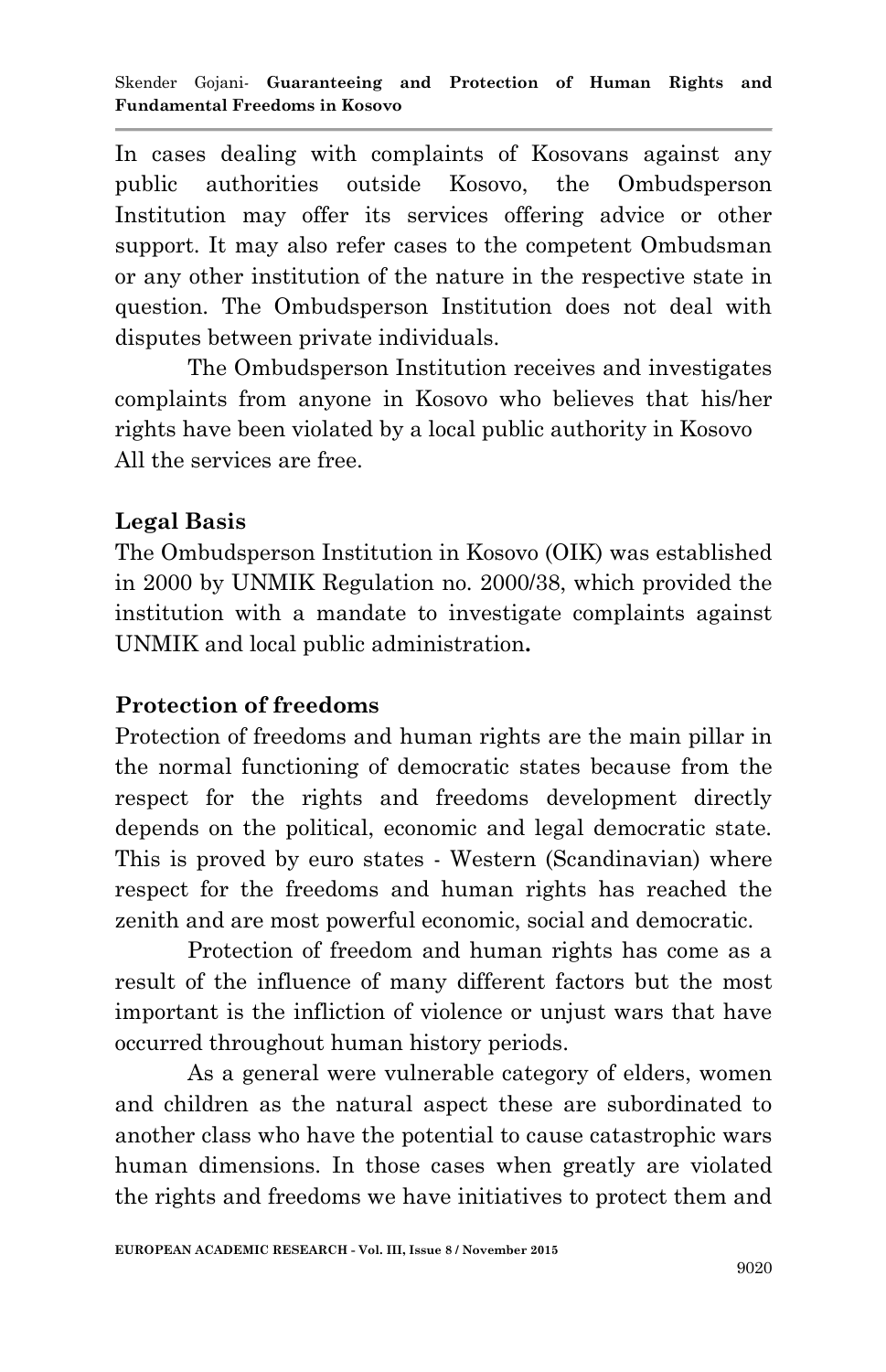the history of humanity recognizes some important documents on the protection of freedoms and human rights:

- 1. Code of Hammurabi (2130-2088 BC) Babylon (old as humanity);
- 2. Quran and "Hadith" (moral and political virtues);
- 3. Christian Law (canon law);
- 4. Great Charter of Liberties (Carta Magna Liberate 1215);
- 5. Charter of Human Rights (Bill of Rights in 1689);
- 6. The Declaration of Independence of the United States in 1776;
- 7. Declaration of the Rights of Man and the Citizen in 1789;
- 8. The French Revolution with the slogan "Liberty, Equality, Fraternity";
- 9. Universal Declaration of Human Rights proclaimed on 10 December 1948;
- 10. European Convention for the Protection of Human Rights and Freedoms, 1950;
- 11. The International Covenant on Civil and Political Rights;
- 12. International Covenant on Economic, Social and Cultural Rights, etc.

International legal acts which have established international and national institutional stability are: the Universal Declaration of Human Rights and the European Convention for the Protection of Human Rights and Freedoms.

# **Guaranteeing Fundamental Freedoms and Human Rights with the Universal Declaration of Human Rights**

The adoption of the Universal Declaration of Human Rights on 10 December 1948, marks one of the most important events that occurred after the disaster of World War II.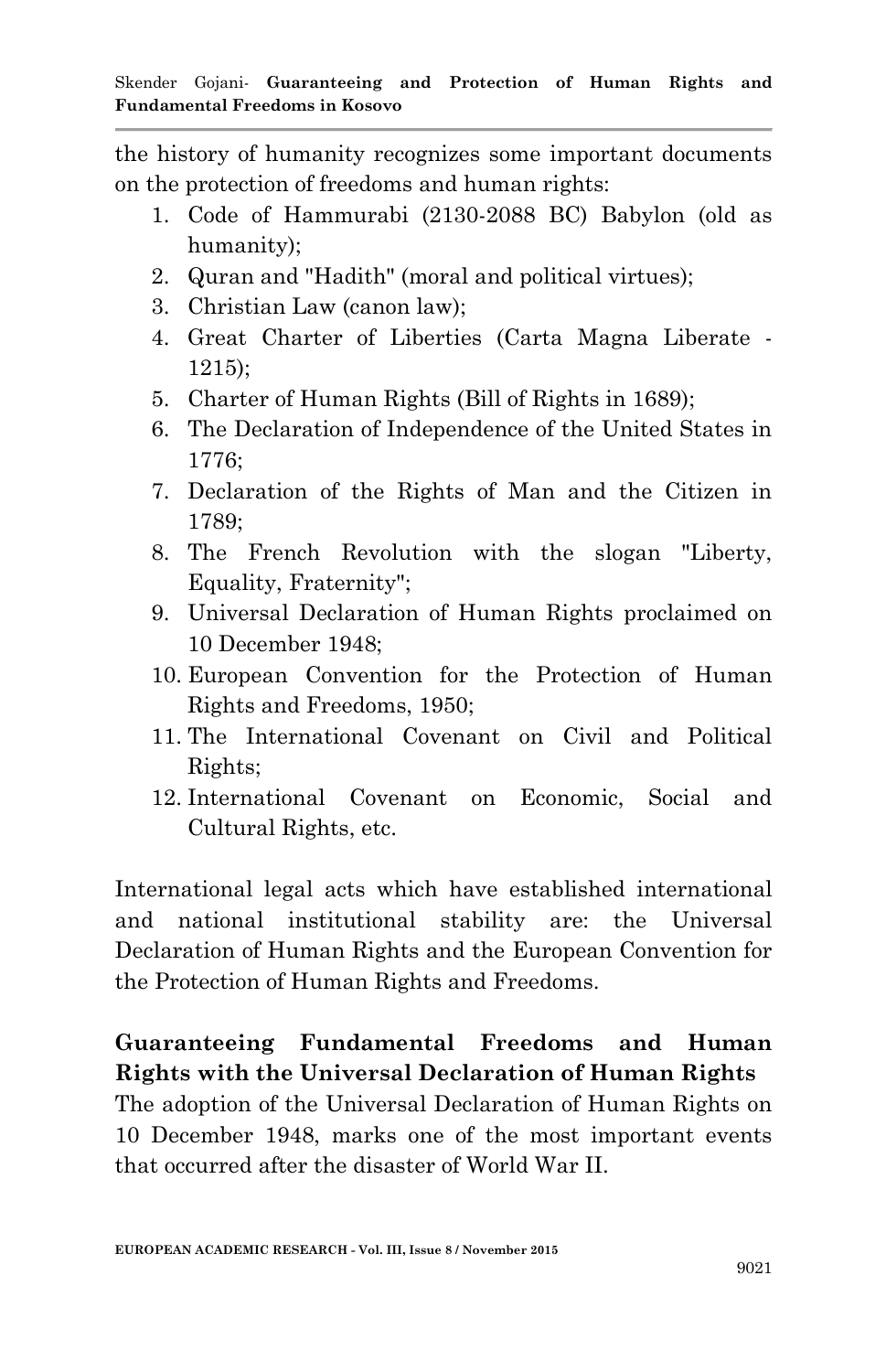By analysing the importance of human rights and fundamental freedoms, commitment secular to guarantee and protect them, we can conclude that the Universal Declaration of Human Rights - UDHR, has its roots back in early antiquity along the whole wide world history to its adoption, especially including catastrophic events that occurred in World War II.

This war and its enormous atrocities, provided the basis to draft the Declaration and approve it. Meanwhile relying on the effects of disasters that left the war, was laid the foundation for a broad consensus on the need of building a new legal order of global character.

In this regard one of the most meaningful vision ideas on new international legal order was the message of US President Franklin D. Roosevelt sent to Congress, which referred four freedoms, which was expected to be the purpose of the new world order, which should be built after the disaster of the war, these four freedoms are: freedom of expression, freedom of belief, freedom from poverty and freedom from fear.

Prior to the enactment of the UDHR, there was some disagreement between the states regarding how to name the document Declaration or the Convention and so the states were divided into two groups, where the representatives of China, the USSR, USA and Yugoslavia were the biggest supporters of this document on human rights called Declaration, which according to them was not formally binding, while the other group representatives from Australia, India and the UK propose that the document for human rights to be called the Obligatory Convention.

So this shows that the problem was of international political character. After all this, and finally after three years from the adoption of the United Nations Charter, the General Assembly of the United Nations adopted and proclaimed as the General Declaration of Human Rights (10 December 1948). This Declaration was adopted unanimously after 48 states have voted; against there was none, while 8 countries had abstained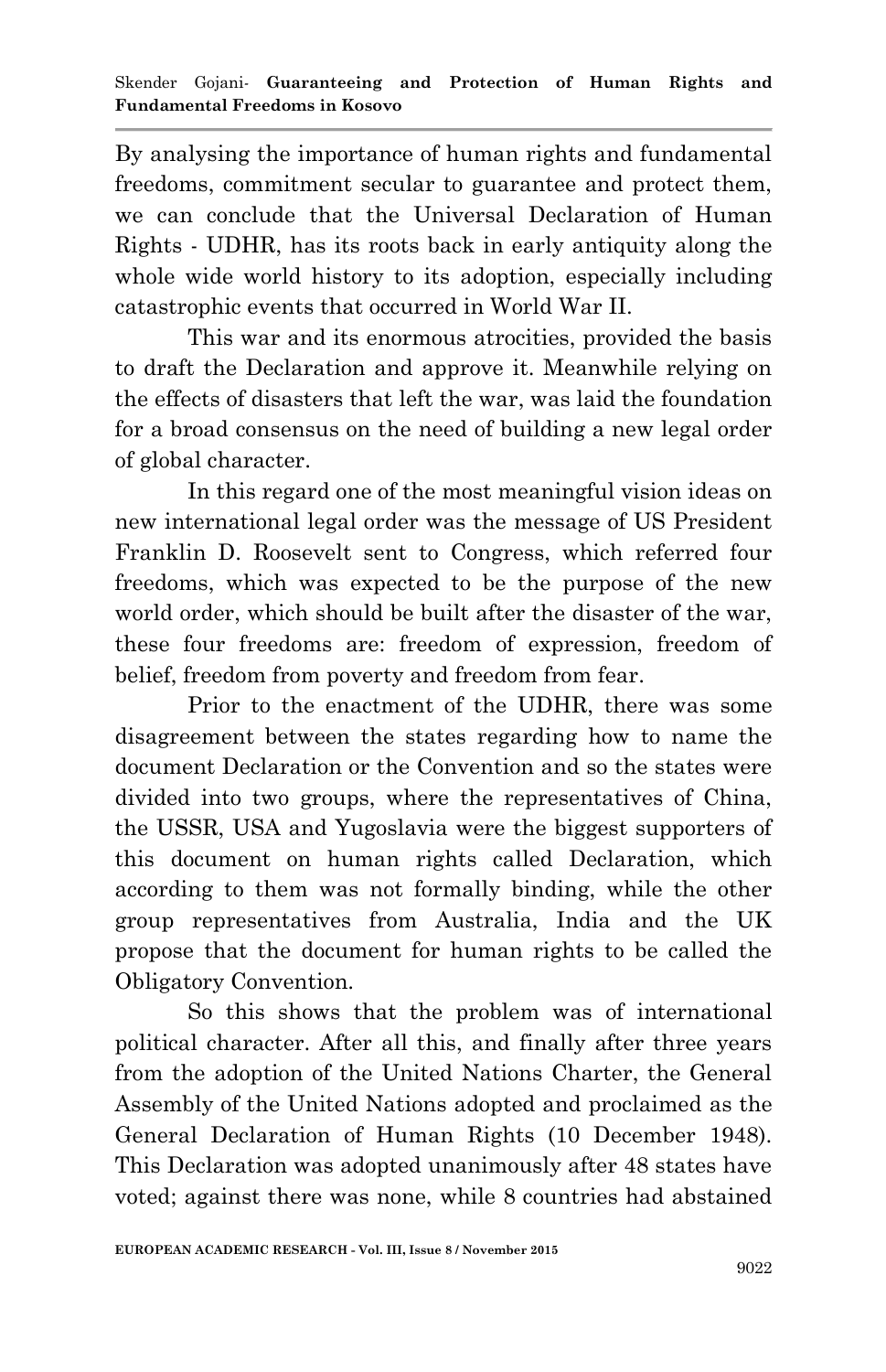(USSR, Poland, Czechoslovakia, Ukraine, Belarus, Yugoslavia, South Africa and Saudi Arabia).

However this statement at its introduction proclaims that the recognition of human dignity, equal and inalienable rights of all members of the human family is the foundation of freedom, justice and peace in the world. This statement differs from all the classical texts for human rights, for the first time link the civil rights, political rights and economic, social and cultural.

UDHR has preamble and 30 articles, including a large number of human rights and fundamental freedoms. Within the UDHR the human rights and fundamental freedoms are divided into two groups: 1). Civil and political rights, Sections 4-21 and 2). Economic, Social and Cultural Rights, Articles 23- 27.

Within the group of civil and political rights include: the right of life, personal liberty and security, freedom from slavery and servitude, freedom from torture and acts or convictions discourteous, freedom from imprisonment or arbitrary detention, the right to trial fair and public hearing by an independent and impartial court, the right to be considered innocent until proven guilty, freedom from arbitrary blending with privacy, family, home or correspondence and the prohibition of attacks on the honour and good name of freedom of movement and choice of residence, freedom of research and the joy of asylum in case of persecution, the right to a nationality, the right to respect marriage and the creation of family, property rights, freedom of thought, conscience and religion, freedom of expression of opinion, the right of holding peaceful assembly and association and the right to vote and to participate in governance in public affairs.

While within the group for economic, social and cultural rights include: the right to social security, the right to work, to protection against unemployment and the right to equal pay for equal work, the right to a standard of living, which provides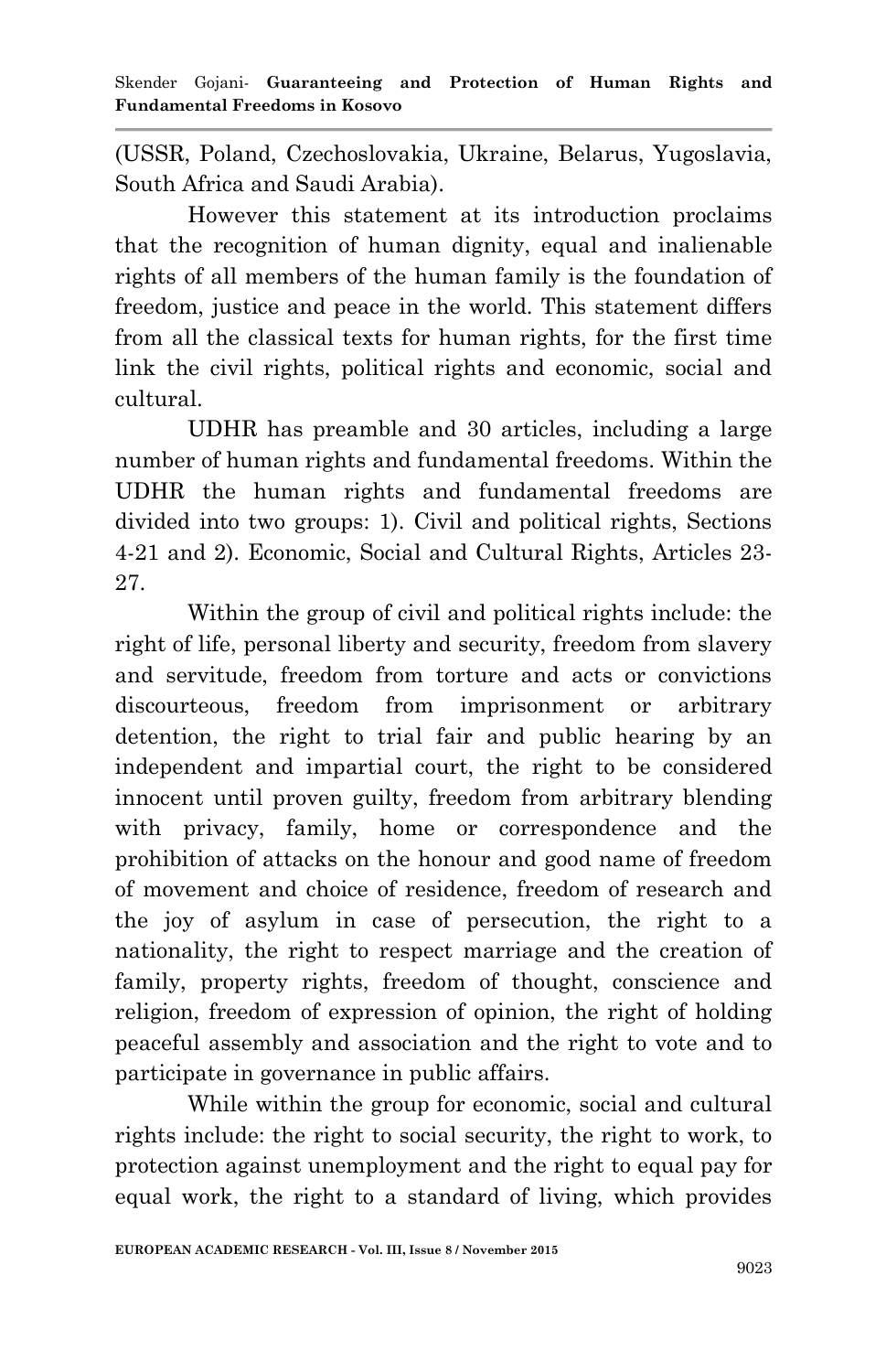health and welfare of each and the family and the right to security in the event of unemployment, sickness, disability, old age, the right to education and the right to participate in the cultural life of the community (see the Universal Declaration of Rights Human, adopted and proclaimed by the UN General Assembly with its resolution 217 A (III) date 10 December 1948).

After the UDHR was approved by the General Assembly of the United Nations in form of Resolution and not in the form of international treaty, the countries received no international obligations to enforce the act, but only the moral obligations. However, in most countries in their constitutions and legislation included basic principles on freedom and basic human rights.

This Statement and other acts of international character, regardless of the manner of their adoption and legal power, today they have become the main prerequisites which a State shall be included in the Constitution and its laws, in order for this country to have opportunity to integrate into Euro - Atlantic structures.

European Convention on Human Rights is considered the European Constitution for the protection of human rights, it is a document which is issued by the Council of Europe, adopted on 4 November 1950 in Rome, and entered into force on 3 September 1953, as the core its legal establishment has the Universal Declaration of Human Rights proclaimed by the General Assembly of the United Nations on 10 December 1948. Convention have managed to sign almost nearly all European countries where among them is the Republic of Albania and hope that very soon part of the Council of Europe to be also the Republic of Kosovo in order to be able to sign the European Convention Human Rights because it is a legal principle, but in order to sign the Convention, Kosovo must be a member of the Council of Europe.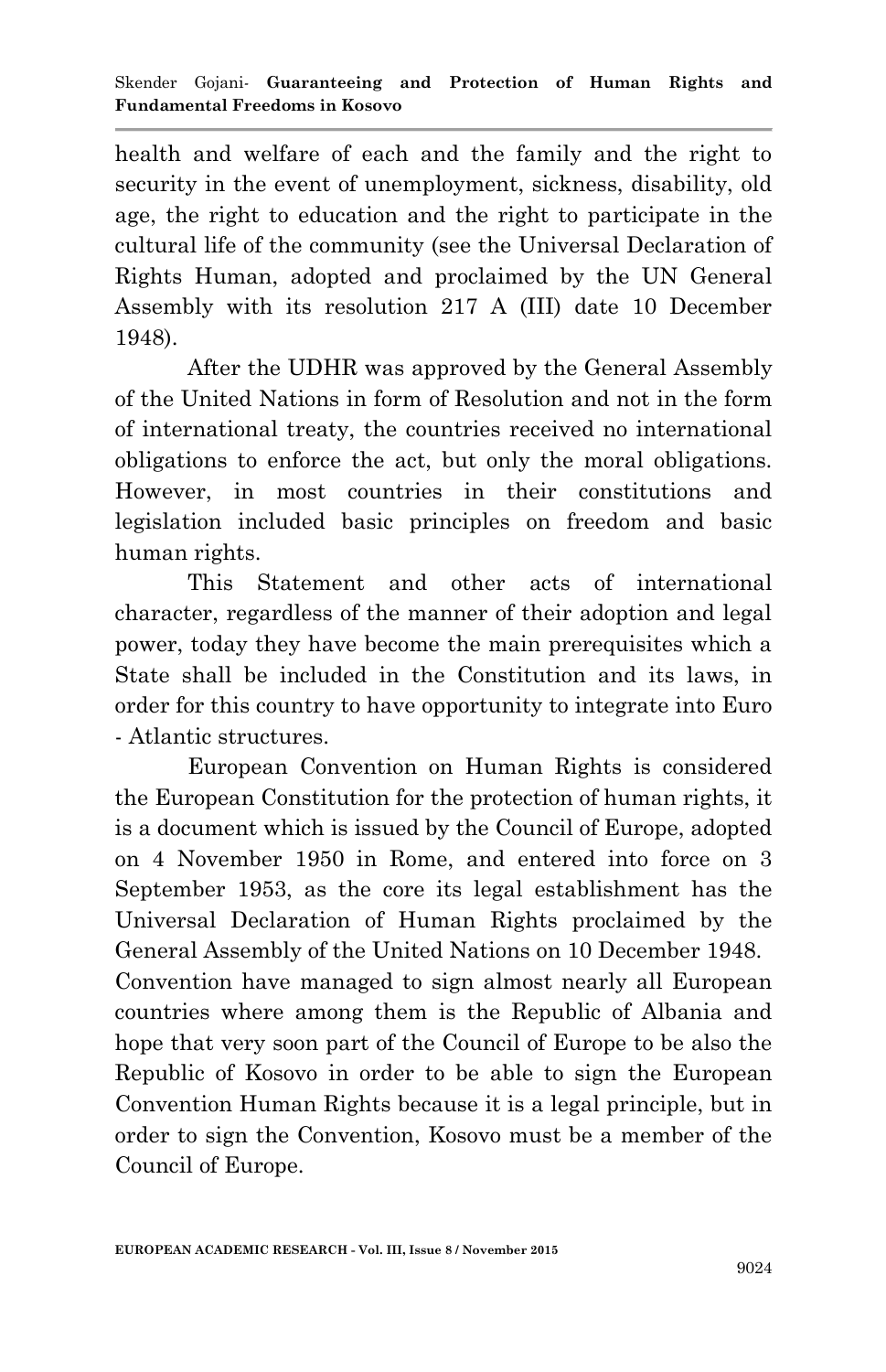The convention guarantee some of the basic human rights: the right to life, all are protected from torture, slavery is prohibited and no one can perform the work of slavery, guaranteed the right to freedom and individual security, everyone has the right to fair trial and the public, every person has the right for respect of his private and family life, the right to freedom of thought is guaranteed, conscience and religion, freedom of expression is guaranteed the right to freedom of peaceful assembly and association, the right to marry and creation of family etc.

From the entry into force of this Convention there have been established two institutions that are strong implementation mechanism and guarantee the provisions of this Convention, they are: the European Commission for Human Rights and the European Court of Human Rights.

The European Commission for Human Rights aims and its key job is to reviewing requests presented to the Secretary General of the Council of Europe by the parties who are victims of violations of human rights and the application can be submitted by the individuals, associations, various organizations and member states of the Council of Europe signatory to the European Convention respectively for Human Rights.

The European Court of Human Rights is a very important institution and key mechanism in the implementation of the provisions of the Convention because its composition is so much judges are signatories to the Convention (two judges can be from the same country).

The judges are elected by the Consultative Council with a mandate of nine years and must meet basic criteria to be part of the Court: be experienced, high moral standards, professional and family life, to the high reputation of the state where they come and have professional qualifications (university education). This Court has jurisdiction to settle only those cases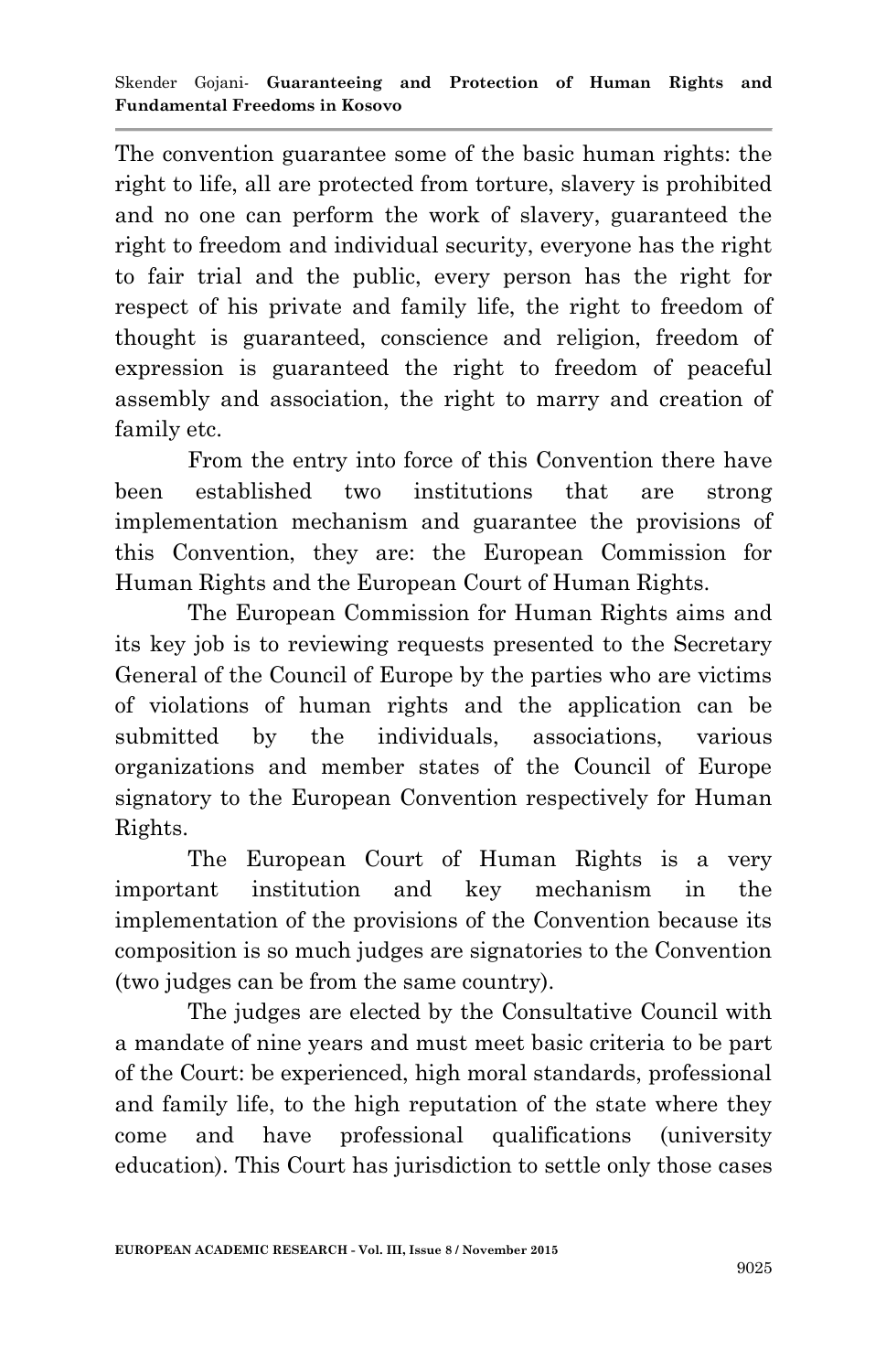that swallow violations of the Convention and arising from the Convention signatory states.

## **Conclusion**

As the foundation of freedom and fundamental of human rights and as the most important acts considered to be: the Magna Carta in England of 1215 and the Declaration of Human and Citizen Rights of 1789 in France.

After World War II was were derived these very important activities: UN Charter ceasing Universal Declaration of Human Rights, the Convention for the Protection of Human Rights and Fundamental Freedoms, the International Covenant on Civil and Political Rights, the Covenant International Covenant on Economic, Social and Cultural Rights, and many other acts that guarantee and protect fundamental freedoms and human rights.

Regarding the implementation of these acts, a standard of their involvement in its legislation has reached the Republic of Kosovo through the Constitution (2008), the second chapter that refers to the rights and fundamental freedoms which includes the main acts of international protect and guarantee the rights and fundamental freedoms (see the Constitution of the Republic of Kosovo, Article 22, Direct Applicability of International Agreements and Instruments.

#### **REFERENCES**

- Gojani, Skender, Fjalor I Terminologjis Juridike, Prishtinë 2013
- Smaka Dr. Sc. Riza., Gojani Mr. Sc. Skender., E Drejta Biznesore, Prishtinë 2012
- Prof. Dr.sc. Zejnullah Gruda, "Mbrojtja ndërkombëtare e të drejtave të njeriut", Prishtinë, 2001